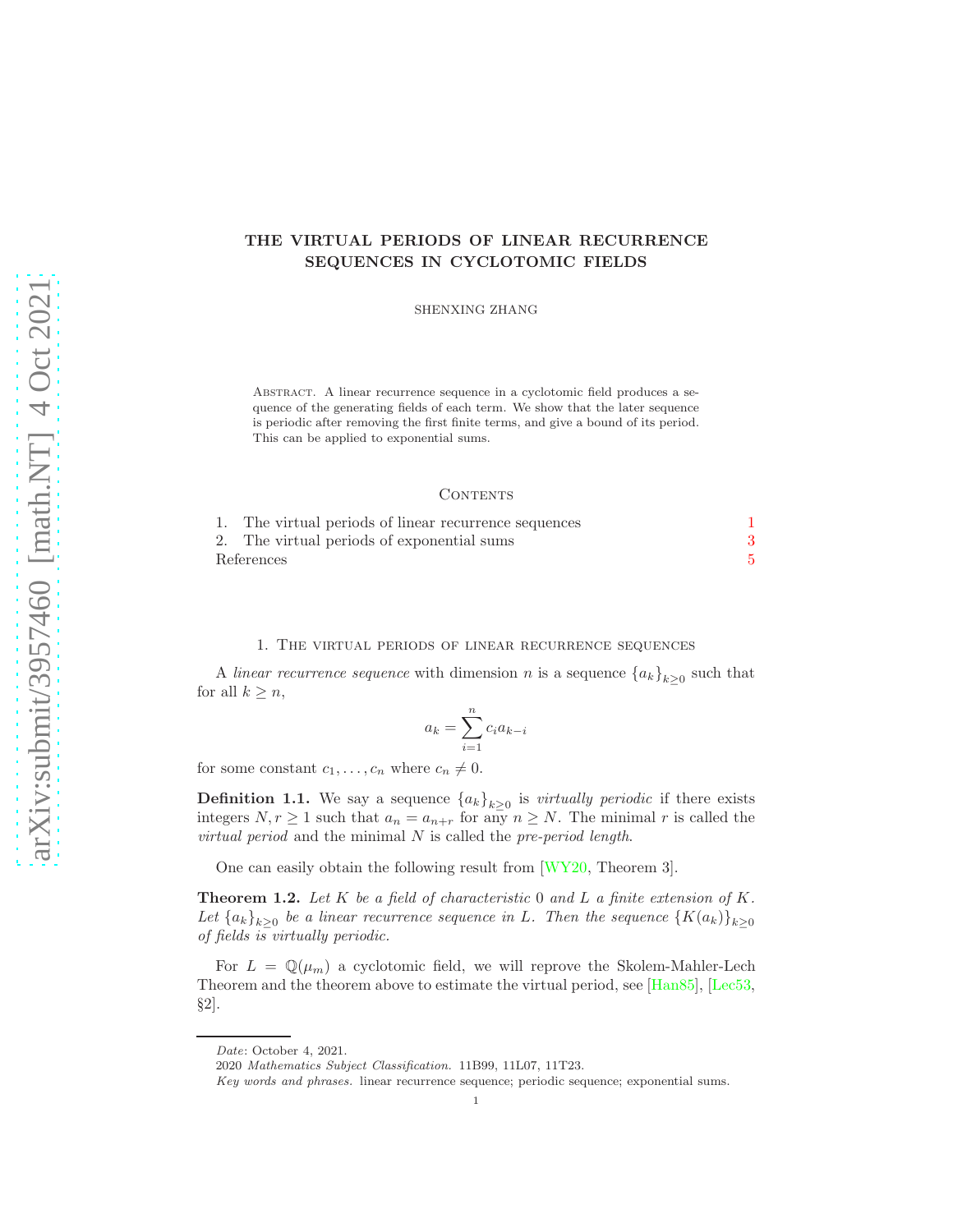#### 2 SHENXING ZHANG

Certainly, we may assume that  $2 \mid m$ . For  $n > 1$ , denote by

$$
e_p = \begin{cases} 0, & p \nmid m, p > n + 1; \\ 1 + \left[ \log_p \frac{n}{p-1} \right], & p \nmid m, 2 < p \le n + 1; \\ 2 + \left[ \log_2 n \right], & p = 2, \text{ord}_2(m) = 1; \\ \text{ord}_p(m) + \left[ \log_p n \right], & 2p \mid m \end{cases}
$$
(1.1)

for each prime p, where  $|x|$  denote the greatest integer less than or equal x. Denote by

$$
R_{m,n} = \prod_p p^{e_p} \tag{1.2}
$$

and  $R_{m,1} = m$ . For odd m, we denote  $R_{m,n} = R_{2m,n}$ .

<span id="page-1-0"></span>**Theorem 1.3.** Let  $\{a_k\}_{k\geq 0}$  be a linear recurrence sequence in  $\mathbb{Q}(\mu_m)$  with dimension n.

(1) There exists a positive integer s |  $R_{m,n}$  such that the set  $\{k : a_k = 0\}$  is a union of some  $i + s\mathbb{N}$  and a finite set.

(2) The sequence  $\{ \mathbb{Q}(a_k) \}_{k \geq 0}$  is virtually periodic of virtual period  $r \mid R_{m,n}$ . Moreover,  $\mathbb{Q}(a_k) \subseteq \mathbb{Q}(a_{k'})$  if  $k \equiv k' \mod r$  and  $k' \geq N$  for pre-period length N.

*Proof.* (1) Let  $\lambda$  be a positive integer which is a common multiplier of the denominators of  $a_0, \ldots, a_{n-1}, c_1, \ldots, c_n$ . Then  $a'_k := a_k \lambda^{k+1}$  satisfies

$$
a'_k = \sum_{i=1}^n c_i \lambda^i a'_{k-i}
$$

and  $a'_0, \ldots, a'_{n-1}, c_1 \lambda, \ldots, c_n \lambda^n \in \mathbb{Z}[\mu_m]$ . Thus we may assume that  $c_1, \ldots, c_n$  and all  $a_k$  lie in  $\mathbb{Z}[\mu_m]$ .

Let M be the  $n \times n$  matrix with  $M_{i,1} = c_i, M_{i,i+1} = 1$  for all i, and other entries are all zero. Denote

$$
\mathbf{u} = (a_{n-1}, a_{n-2}, \dots, a_0), \quad \mathbf{v} = (1, 0, \dots, 0)^T.
$$

Then  $a_k = \mathbf{u} M^{k+1-n} \mathbf{v}$ .

Let  $\ell > 2$  be a prime splits completely in  $K = \mathbb{Q}(\mu_m)$ , such that  $\ell \nmid c_n =$  $(-1)^{n-1}$  det M. Let l be a prime of K above  $\ell$  and denote by  $\mathcal{O}_\ell$  the completion of  $\mathbb{Z}[\mu_m]$  at l. Then  $\ell$  is a uniformizer of  $\mathcal{O}_\ell$  and the residue field is  $\kappa_\ell \cong \mathbb{F}_\ell$ . Denote by  $s(\ell)$  the order of the image of M under  $\mathcal{O}_\ell \to \kappa_\ell$ . Then  $M^{s(\ell)} = I + \ell M'$  for some matrix  $M'$  over  $\mathcal{O}_1$ . For  $i \geq n-1$ , the function

$$
a_{i+s(\ell)x} := \mathbf{u}M^{i+1-n}(I+\ell M')^x \mathbf{v} = \sum_{k\geq 0} {x \choose k} \mathbf{u}M^{i+1-n}M'^k \mathbf{v} \cdot \ell^k
$$

on  $x \in \mathcal{O}_I$  converges since  $\text{ord}_{\ell}(\ell^k/k!) > k_{\ell-1}^{\ell-2}$  tends to infinity. If there are infinitely many integers x such that  $a_{i+s(\ell)x} = 0$ , then the set of these indices has an accumulation point in  $\mathcal{O}_1$  in  $\ell$ -adic topology. Hence the function  $a_{i+sx}$  must be zero identically by Weierstrass preparation theorem. From this we know that the set  ${k : a_k = 0}$  has the predicated form.

If s is a positive integer such that  ${k : a_k = 0}$  is a union of some  $i + sN$  and a finite set, then so is its multipliers. We take the minimal s. Then  $s | s(\ell)$  is the order of an element in  $GL_n(\kappa_l) = GL_n(\mathbb{F}_\ell)$ . We will use the following proposition to estimate s.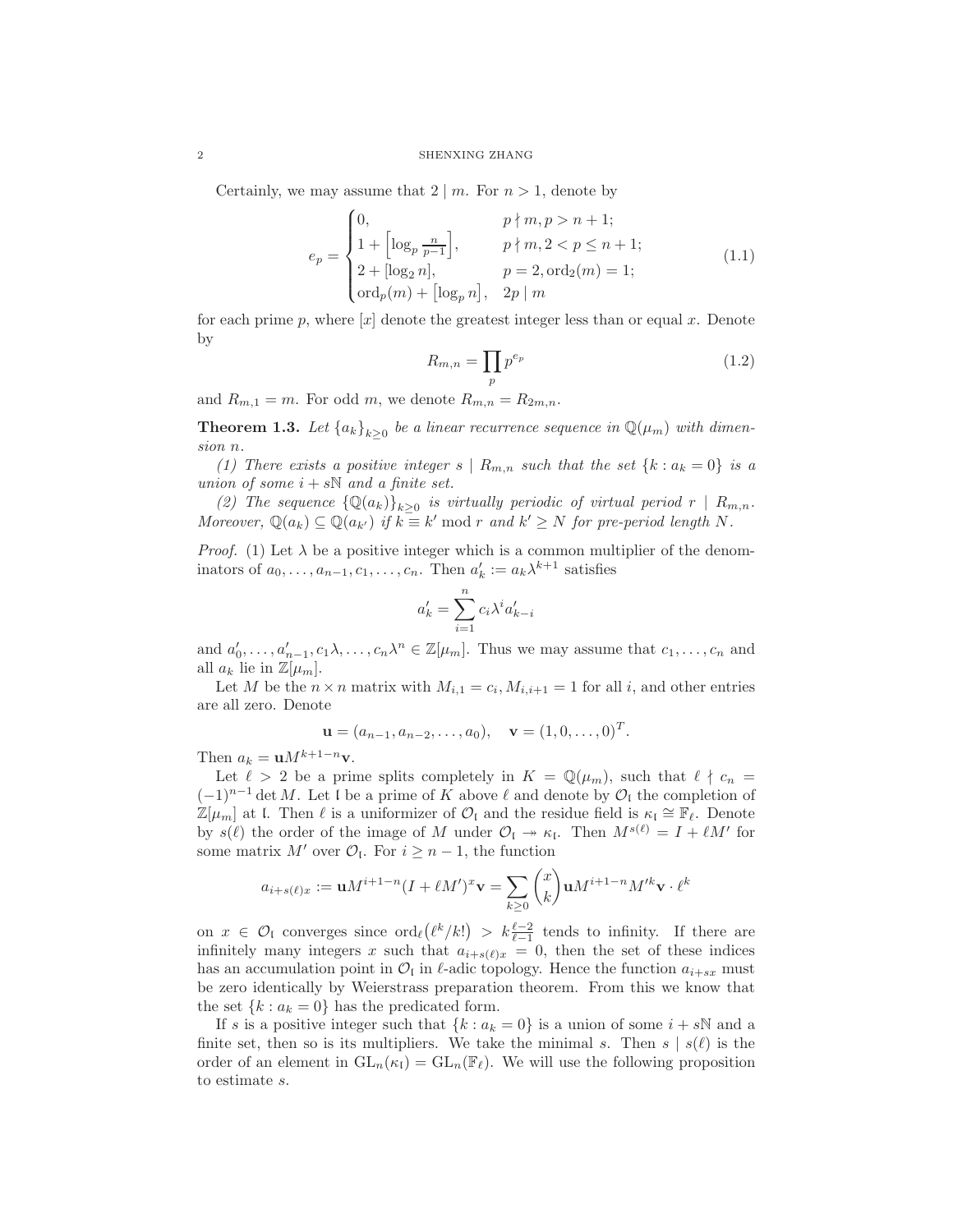<span id="page-2-1"></span>**Proposition 1.4** ( $\text{Dar}05$ , §1, Corollary 1). Each maximal order of elements in  $GL_n(\mathbb{F}_{\ell})$  has form

$$
\ell^t \times \operatorname{lcm}(\ell^{d_1}-1,\ldots,\ell^{d_s}-1),
$$

where  $\sum_{i=1}^{s} k_i d_i = n$  has integer solutions and t is the smallest non-negative integer such that  $\ell^t \geq \max\{k_1,\ldots,k_s\}$ . In particular, the p-order of each maximal order is at most  $\max_{d \leq n} \operatorname{ord}_p(\ell^d-1)$ .

We may assume that  $n \geq 2$ . For any rational prime  $p \nmid m$ , there exists a prime  $\ell \nmid c_n$  which splits completely in K and  $\ell$  is a primitive root modulo  $p^2$ . Thus

$$
\text{ord}_p(s) \le \max_{d \le n} \text{ord}_p(\ell^d - 1) = \begin{cases} 0, & p > n+1; \\ 1 + \left[ \log_p \frac{n}{p-1} \right], & 2 < p \le n+1. \end{cases}
$$

There exists a prime  $\ell \nmid c_n$  which splits completely in K and  $\ell \not\equiv 1 \mod pm$  for any  $p \mid m$ . Then for each  $p \mid m$ , we have

$$
\text{ord}_p(s) \le \max_{d \le n} \text{ord}_p(\ell^d - 1) = \begin{cases} 2 + [\log_2 n], & p = 2, \text{ord}_2(m) = 1; \\ \text{ord}_p(m) + [\log_p n], & \text{otherwise.} \end{cases}
$$

(2) For  $\sigma \in \text{Gal}(\mathbb{Q}(\mu_m)/\mathbb{Q})$ ,  $\{\sigma(a_k) - a_k\}$  is a linear recurrence sequence satisfying

$$
\sigma(a_k) - a_k = (\sigma \mathbf{u}, \mathbf{u}) (\begin{bmatrix} \sigma M & \\ M \end{bmatrix})^{k+1-n} (\begin{bmatrix} \mathbf{v} \\ -\mathbf{v} \end{bmatrix}).
$$

Similar to (1), let  $\ell > 2$  be a prime splits completely in K such that  $\ell \nmid c_n c_n^{\sigma}$ . Then

$$
M^{s(\ell)} \equiv (M^{\sigma})^{s'(\ell)} \equiv I \bmod \mathfrak{l},
$$

where  $s(\ell), s'(\ell)$  are orders of two elements in  $GL_n(\mathbb{F}_{\ell})$ . Thus the set  $\{k : \sigma(a_k) = a_k\}$ is a union of a finite set and some  $i + r_{\sigma} \mathbb{N}$ , where  $r_{\sigma} \mid \text{lcm}(s(\ell), s'(\ell))$ . By Proposi-tion [1.4](#page-2-1) and the estimation in (1), we have  $\text{ord}_p(r_\sigma) \leq e_p$  for each prime p.

Denote by r the least common multiplier of these  $r_{\sigma}$ . Then there exists N such that  $\sigma(a_k) = a_k$  if and only if  $\sigma(a_{k+r}) = a_{k+r}$  for any  $k \geq N$ . Denote by  $H_k$  the set of  $\sigma \in \text{Gal}(K/\mathbb{Q})$  fixing  $a_k$ . As shown in [\[WY20,](#page-4-1) Theorem 3],  $H_k = H_{k+r}$  for any  $k > N$ . Hence  $\mathbb{Q}(a_k) = \mathbb{Q}(a_{k+r})$ . Certainly,  $r | R_{m,n}$ .

For any integer  $k \geq 0$ , denote by k' the minimal one such that  $k_0 \equiv k \mod 1$ r and  $k' \geq N$ . Then  $\sigma \in H_{k'}$  fixes  $a_{k'+ir}$  for any  $i \geq 0$  and the sequence  ${\{\sigma(a_{k'+ir}) - a_{k'+ir}\}}_{i\geq 0}$  is identically zero. This implies that  ${\{\sigma(a_{k+ir}) - a_{k+ir}\}}_{i\geq 0}$ is identically zero since it is a linear recurrence sequence. Hence  $a_k$  is fixed by  $H_{k'}$ and  $a_k \in \mathbb{Q}(a_{k'}).$ 

## 2. The virtual periods of exponential sums

<span id="page-2-0"></span>Let  $f \in \mathbb{F}_q[x_1^{\pm 1}, \ldots, x_m^{\pm 1}]$  be a Laurent polynomial and  $\chi : (\mathbb{F}_q^{\times})^m \to \mathbb{C}^{\times}$  a character of order c. Define the (toric) exponential sums

$$
S_k(f,\chi)=\sum_{x\in(\mathbb{F}_{q^k}^{\times})^m}\psi\Big(\text{Tr}_{\mathbb{F}_{q^k}/\mathbb{F}_p}\big(f(x)\big)\Big)\chi\big(\mathbf{N}_{\mathbb{F}_{q^k}/\mathbb{F}_q}(x)\big)\in\mathbb{Z}[\mu_{pc}].
$$

Then the L-function

$$
L(T, f, \chi) = \exp\left(\sum_{k=1}^{\infty} \frac{T^k}{k} S_k(f, \chi)\right)
$$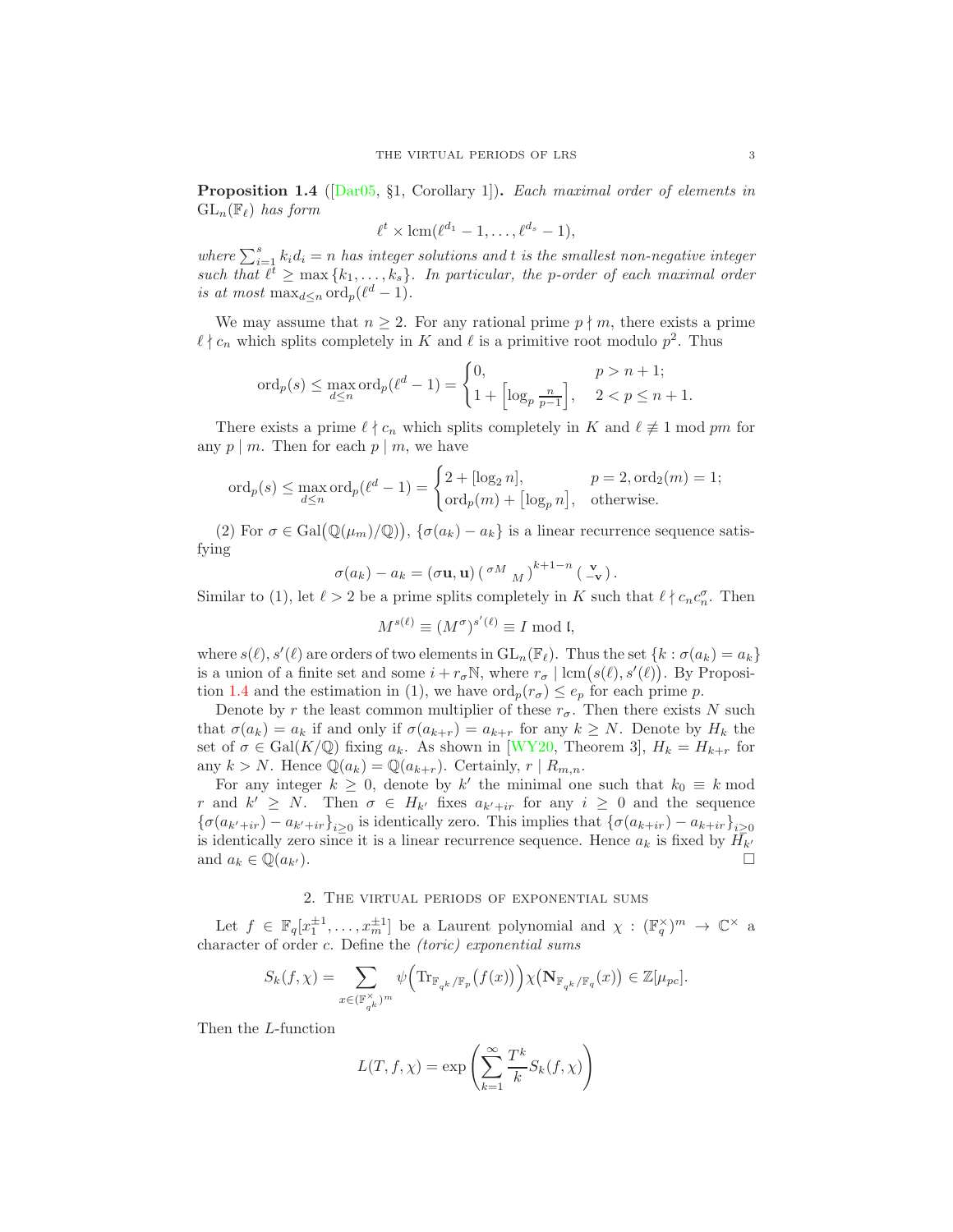is a rational function over  $\mathbb{Q}(\zeta_{pc})$  by the Dwork-Bombieri-Grothendick rationality theorem ([\[Bom66\]](#page-4-5)). Write

$$
L(T, f, \chi) = \frac{\prod_j (1 - \beta_j T)}{\prod_i (1 - \alpha_i T)}.
$$

Then

$$
S_k(f, \chi) = \sum_i \alpha_i^k - \sum_j \beta_j^k
$$

and  $\{S_k(f, \chi)\}_{k\geq 1}$  is a linear recurrence sequence in  $\mathbb{Q}(\mu_{pc})$ . Hence we have:

**Theorem 2.1.** The sequence  $\{ \mathbb{Q}(S_k(f, \chi)) \}_{k \geq 1}$  is virtually periodic with the period dividing  $R_{pc,n}$ , where n is the number of zeroes and poles of the L-function  $L(T, f, \chi)$ and c is the order of  $\chi$ . In particular, every prime factors of the virtual period are less than  $n + 1$  or divides pc.

We will omit  $\chi$  if it's trivial.

**Example 2.2.** Assume that d is a divisor of  $q-1$ . Let  $f(x) = x^d + a \in \mathbb{F}_q[x]$  be a polynomial and  $\chi$  the trivial character. Then by the Hasse-Davenport relation, we have

$$
S_k(f) = -\sum_{i=1}^{d-1} \beta_i^k, \quad L(T, f) = \prod_{i=1}^{d-1} (1 - \beta_i T),
$$

where

$$
\beta_i = -\psi\left(\operatorname{Tr}_{\mathbb{F}_q/\mathbb{F}_p}(a)\right)\tau(\omega^{\frac{(q-1)i}{d}}) \in \mathbb{Q}(\mu_{pd}), \quad \tau(\eta) = \sum_{x \in \mathbb{F}_q^{\times}} \eta(x)\psi\left(\operatorname{Tr}_{\mathbb{F}_q/\mathbb{F}_p}(x)\right).
$$

Then

$$
a_k = \mathbf{u}M^k\mathbf{v}, \quad \mathbf{u} = -\mathbf{v}^T = (1,\ldots,1), \ M = \text{diag}\left\{\beta_1,\ldots,\beta_{d-1}\right\}.
$$

Similarly to the proof of Theorem [1.3,](#page-1-0) we take a prime  $\ell > 2$  which splits completely in  $\mathbb{Q}(\mu_{pd})$  and  $\ell \nmid \det M$ . Then  $M^{\ell-1} \equiv I \mod \ell$ . Hence the virtual period of  $\left\{ \mathbb{Q}\big( S_k(f) \big) \right\}_k$  divides  $R_{pd,1} = pd$  or 2pd.

If  $d|(p-1)$  or  $d | \frac{q-1}{p-1}$ , we have  $\deg S_k(x^d) = \frac{p-1}{(p-1)(q^k-1)/d}$  by [\[Wan21,](#page-4-6) Theo-

rem 4.8] and the degree sequence  $\{ \mathbb{Q}(S_k(f)) \}_k$  is periodic with the period

$$
\begin{cases} d, & \text{if } d \mid (p-1), \text{ Tr}_{\mathbb{F}_q/\mathbb{F}_p}(a) = 0; \\ pd, & \text{if } d \mid (p-1), \text{ Tr}_{\mathbb{F}_q/\mathbb{F}_p}(a) \neq 0; \\ 1, & \text{if } d \mid \frac{q-1}{p-1}, \text{ Tr}_{\mathbb{F}_q/\mathbb{F}_p}(a) = 0; \\ p, & \text{if } d \mid \frac{q-1}{p-1}, \text{ Tr}_{\mathbb{F}_q/\mathbb{F}_p}(a) \neq 0. \end{cases}
$$

**Example 2.3.** The exponential sums  $S_k(f)$  of  $f = x_1 + \cdots + x_{n-1} + \frac{a}{x_1 \cdots x_{n-1}}$  are called Kloosterman sums. The sequence  $\{ \mathbb{Q}(S_k(f)) \}_{k}$  is virtually periodic with the period dividing  $R_{p,n}$ , since  $L(T, f)^{(-1)^n}$  is a polynomial of degree n by Deligne in [\[Del77\]](#page-4-7).

It's known that if p is large with respect to  $\log_p q$ , n and c, then the generating fields of twisted Kloosterman sums are known. See [\[Fis92\]](#page-4-8) and [\[Zha21\]](#page-4-9).